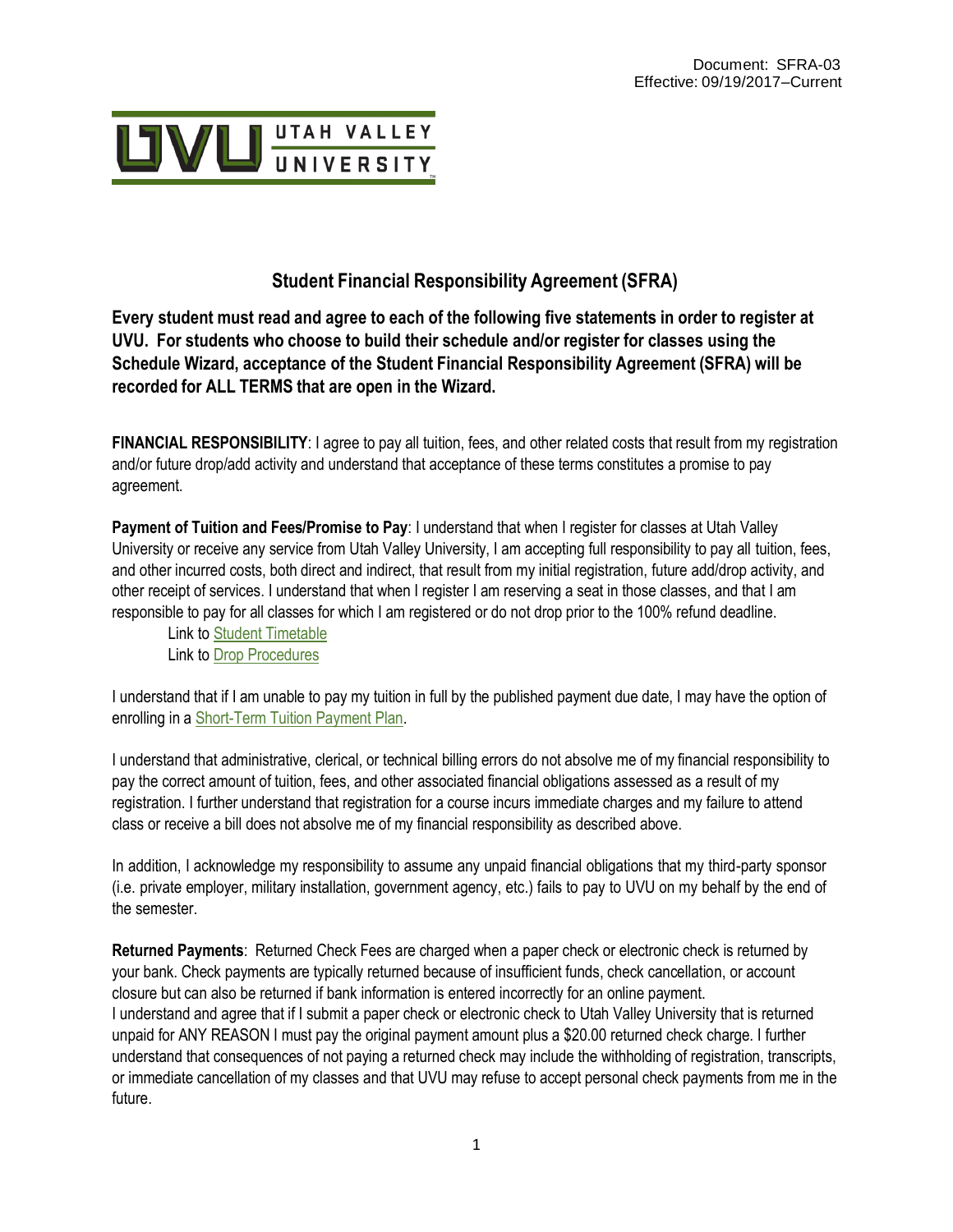**DROPPING/WITHDRAWING FROM COURSES**: I understand and agree it is my responsibility to drop my own classes if I decide not to attend and further understand that I must drop my classes and/or file a Leave of Absence before the 100% Refund Deadline or I will be responsible for all tuition and fees*.*

I acknowledge that if I am not planning to attend, it is my responsibility to drop my classes. I understand and agree that I must drop my courses prior to the 100% refund deadline as published on the Student [Timetable](https://www.uvu.edu/registration/registration_deadlines/) or I am obligated to pay all tuition and fee charges. [Drop Procedures](https://www.uvu.edu/registration/add-drop-withdraw.html) can be found at <https://www.uvu.edu/registration/add-drop-withdraw.html>.

I understand that submitting a [Leave of Absence](https://www.uvu.edu/leaveofabsence/) does not absolve me of any financial obligation to Utah Valley University unless it is completed prior to the 100% refund deadline. I understand and agree that if I choose to submit a Leave of Absence after the 100% refund deadline I will still be responsible to pay for the classes I have dropped. I further understand and agree that withdrawal from my classes may affect my financial aid eligibility and I will be responsible to repay any disbursements that are reversed on my student account and returned to the original aid source.

**CONSEQUENCES OF DELINQUENT ACCOUNT/COLLECTION**: I agree to pay all charges by the published deadlines and understand the consequences of delinquencies on my account including late payment charges, registration holds, and possible collection fees.

**Financial Hold:** I understand and agree that if I fail to pay my student account balance or any monies due and owing Utah Valley University by the scheduled due date, Utah Valley University may restrict my right to register or receive other University services (including transcripts and my diploma) in accordance wit[h University policy](http://www.uvu.edu/policies) until I have paid all past due balances in full.

**Late Payment Charge:** I acknowledge that payments must be received on or before the due dates listed on my ebills and/or published on th[e Student Timetable](https://www.uvu.edu/registration/registration_deadlines/) for the semester, and further acknowledge that if my balance is not paid by the published payment due date, I will be assessed a Late Payment Charge calculated on my outstanding account balance at 20%, not to exceed \$200.00 per semester. I further understand that payment for charges incurred after the Payment Deadline are due immediately.

**Collection Agency Fees**: I understand and agree that if my student account remains unpaid beyond the end of the semester for which I incur charges, interest of 1.5% per month (18% APR) will begin to accrue on my unpaid balance. I further understand that my delinquent account may be reported to one or more of the nationwide credit reporting bureaus and may be turned over to an outside agency for collection.

In the event that I default on this agreement and it becomes necessary to place this account for collection, I agree to pay collection fees, not to exceed 50% of the debt, plus any court costs and/or attorney fees resulting from the enforcement of this agreement. (Collection fees are in addition to the principal amount, fees, and interest charges.) Additionally, I agree that UVU shall have the right to offset any monies due me from UVU against the balance due on my student account.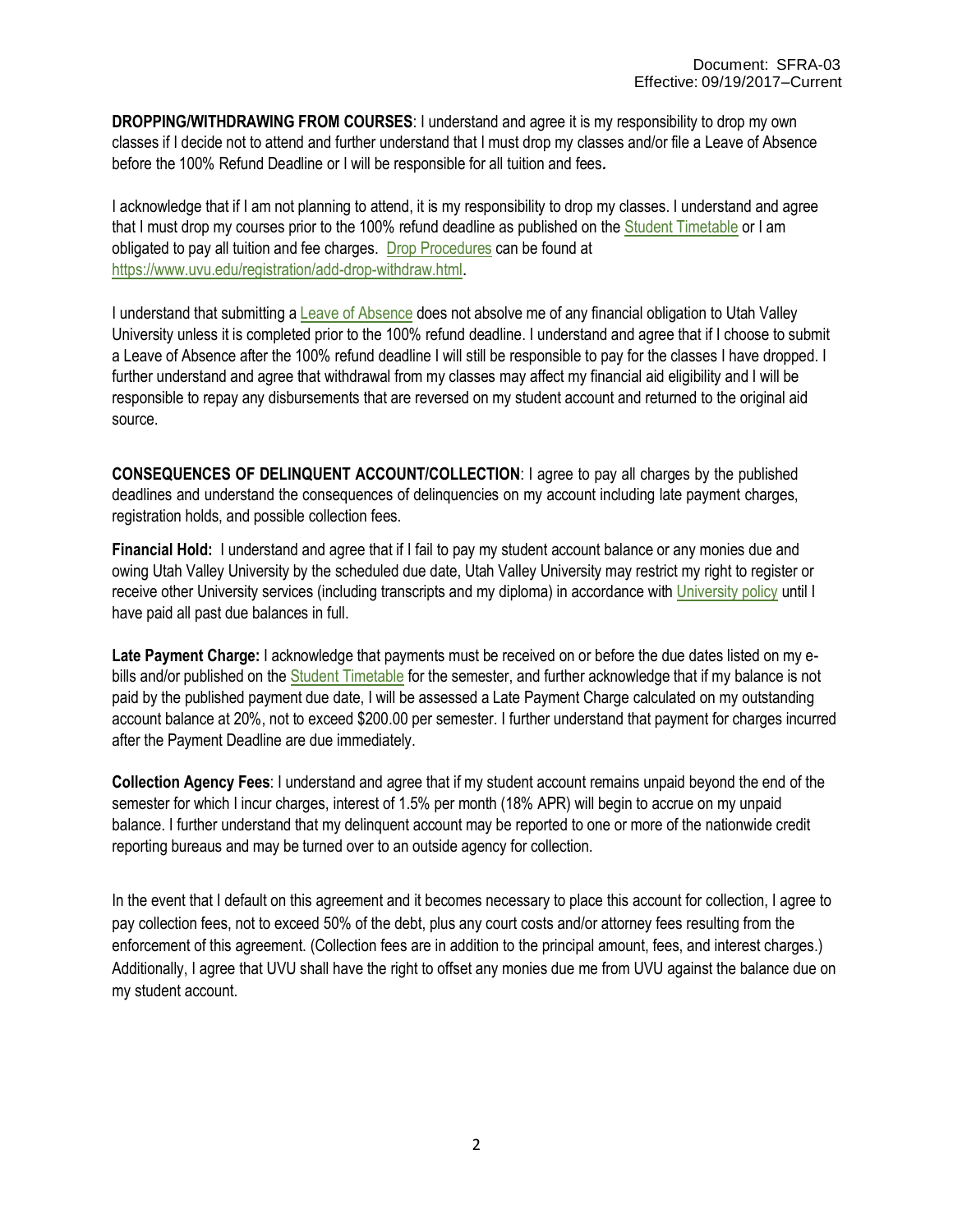**COMMUNICATION**: I understand all correspondence from Utah Valley University will be sent to my myUVU email account (including my billing statements) and therefore I am responsible for reading the e-mails I receive from UVU on a timely basis. I agree to keep my contact information current with UVU and further agree to allow Utah Valley University and its agents to contact me at any address, telephone, or cell phone number that I provide now or in the future.

**Method of Communication:** I understand that Utah Valley University uses electronic billing (e-bill) as its official billing method and that all correspondence from Utah Valley University, including my e-bills and other notifications of outstanding debt, will be sent to my myUVU email account. I further understand that the University may send correspondence and paper bills via the U.S. Postal Service to my Local and/or Permanent address(es) listed in myUVU. Therefore, I acknowledge that I am responsible for reading the emails and all other correspondence I receive from UVU on a timely basis. I understand that failure to review my bill does not constitute a valid reason for not paying my bill on time.

**Contact Information and Consent to Communication**: I agree to keep my contact information current with UVU for purposes of continued communication regarding any amounts that remain due and owing to UVU or to receive general information from UVU.

I further agree to allow Utah Valley University and its agents to contact me at any address, telephone, or cell phone number that I provide now or in the future, using automated telephone dialing systems, artificial or pre-recorded voice or text message, or personal calls. I also authorize UVU or its agents to contact me not only at my myUVU email address but also at any other email address that I provide to the University.

**FINANCIAL AID DISBURSEMENTS**: Not all UVU students will apply for or receive Federal Financial Aid but in anticipation of students applying for and receiving aid at a later date in the award year, UVU asks all students to review and agree to the following:

I understand that if I am expecting Financial Aid, I am responsible to follow up and ensure I have met all requirements to receive it, and acknowledge that I may be charged a late fee if my Financial Aid has not disbursed by the Late Fee Deadline. I further acknowledge that aid is contingent upon my enrollment and attendance in each class.

I understand that I am responsible to follow up on the status of my Financial Aid Award and ensure that I have met all the requirements to receive it. I agree that it is my responsibility to ensure that it has been credited to my student account by the first day of classes and that I am responsible for any remaining balance not paid by my Financial Aid Award. I understand that if I have not been offered a Financial Aid Award by the Payment Deadline, it is my responsibility to make other payment arrangements until my aid disburses. I understand that even if I am waiting for financial aid, I may still be charged a late payment fee if I have not made other payment arrangements by the Late Fee Deadline.

**Federal Aid:** I understand that aid described as "estimated" on my Financial Aid Award does not represent actual or guaranteed payment, but is an estimate of the aid I may receive if I meet all requirements stipulated by that aid program.

I understand that my Financial Aid Award is contingent upon my continued enrollment and attendance in each class upon which my financial aid eligibility was calculated. If I drop any class before completion, I understand that my financial aid eligibility may decrease and some or all of the financial aid awarded to me may be returned to the Department of Education (ED). If some or all of my financial aid is returned to the Department of Education because I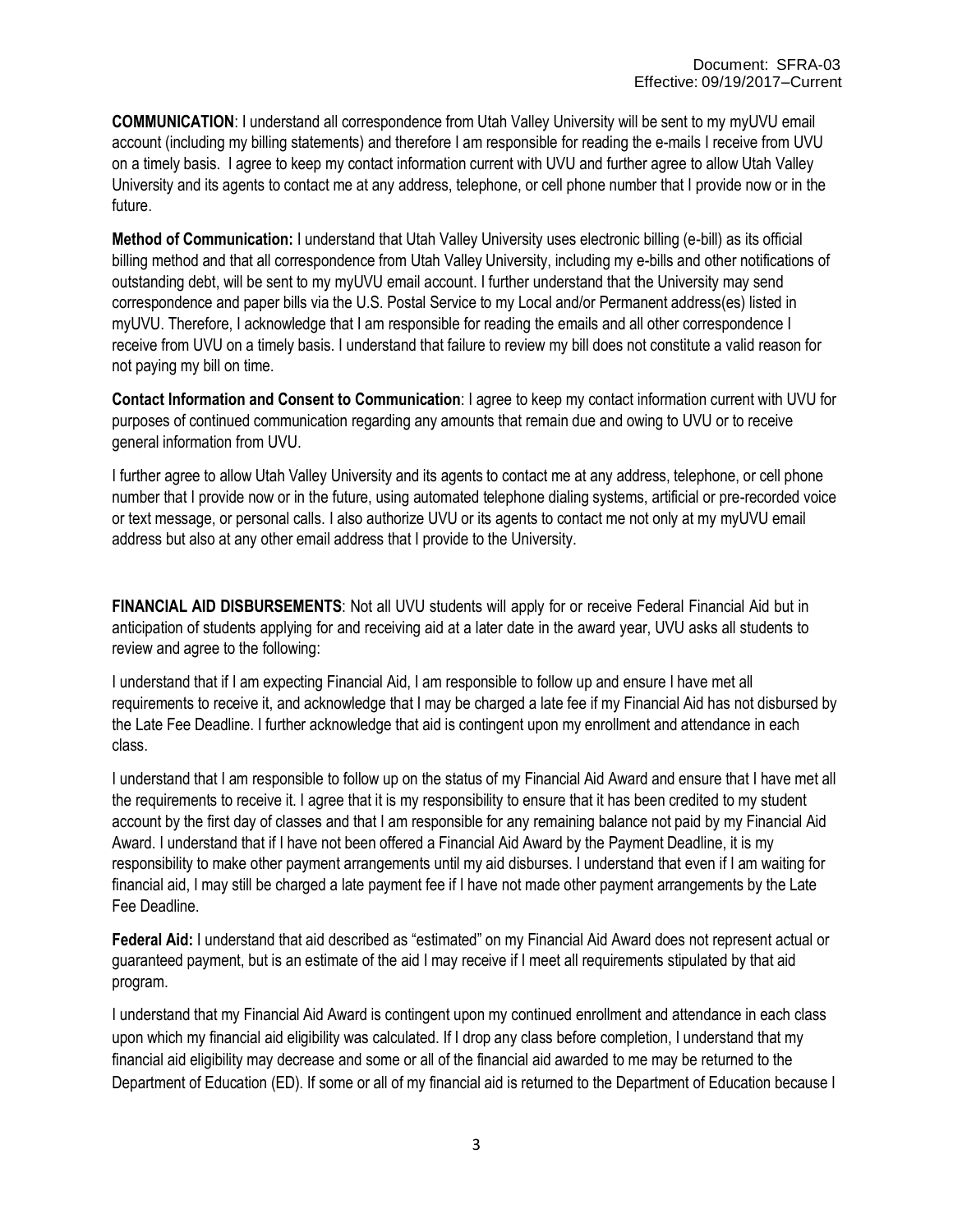dropped or failed to attend class, I agree to repay all returned aid that was disbursed to my account and resulted in a credit balance that was refunded to me.

**Prizes, Awards, Scholarships, and Grants:** I understand that all prizes, awards, scholarships, and grants awarded to me will be credited to my student account and applied toward any outstanding balance. I further understand that my receipt of a prize, award, scholarship, or grant is considered a financial resource according to federal Title IV financial aid regulations, and may therefore reduce my eligibility for other federal and/or state financial aid (i.e., loans, grants, Federal Work Study) which, if already disbursed to my student account, must be reversed and returned to the aid source.

### **Additional Terms and Conditions**

## **FAMILY EDUCATIONAL RIGHTS AND PRIVACY ACT (FERPA)**

Except as may specifically be provided by pertinent statute or regulations, I understand that the [Family Educational](https://www.uvu.edu/records/ferpa.html) Rights [and Privacy Act](http://www.uvu.edu/parents/ferpa/) prohibits Utah Valley University from releasing information from my education record to a third party (including my parents or spouse) without my written permission. I further understand that all students taking courses at UVU are protected under FERPA regardless of age and if I want UVU to share my information with someone else, I must provide written permission by following the procedure outlined at [https://www.uvu.edu/records/ferpa.html.](https://www.uvu.edu/records/ferpa.html)

I understand that I may revoke my permission at any time as instructed in the same procedure.

#### **Every student must read and agree to the following three statements in order to register at UVU:**

#### **1. ENTIRE AGREEMENT**

With respect to the matters described herein, this agreement supersedes all prior understandings, representations, negotiations and correspondence between the student and Utah Valley University, constitutes the entire agreement between the parties with respect to the matters described, and shall not be modified or affected by any course of dealing or course of performance. No change or modification of this Agreement shall be valid unless it be in writing and signed by both the student and the University. Any modification is specifically limited to those policies and/or terms addressed in the modification.

#### **2. GOVERNING LAW AND EFFECT OF PARTIAL INVALIDATION**

This Agreement shall be construed under and interpreted in accordance with the laws of the State of Utah. In the event that any portion of this Agreement is found invalid, that portion may be severed from and shall not affect the validity of the remaining provisions.

#### **3. CONSENT TO JURISDICTION/CHOICE OF FORUM**

The student consents and agrees that all legal proceedings relating to subject matters covered in this Agreement shall be maintained in courts in the State of Utah and the student consents and agrees that jurisdiction and venue for such proceedings shall lie exclusively with courts located in the State of Utah.

#### **Please indicate your acceptance of the following:**

Federal Financial Aid regulations require UVU to obtain authorization from each student regarding payment of noninstitutional charges. Not all UVU students will apply for or receive Federal Financial Aid but in anticipation of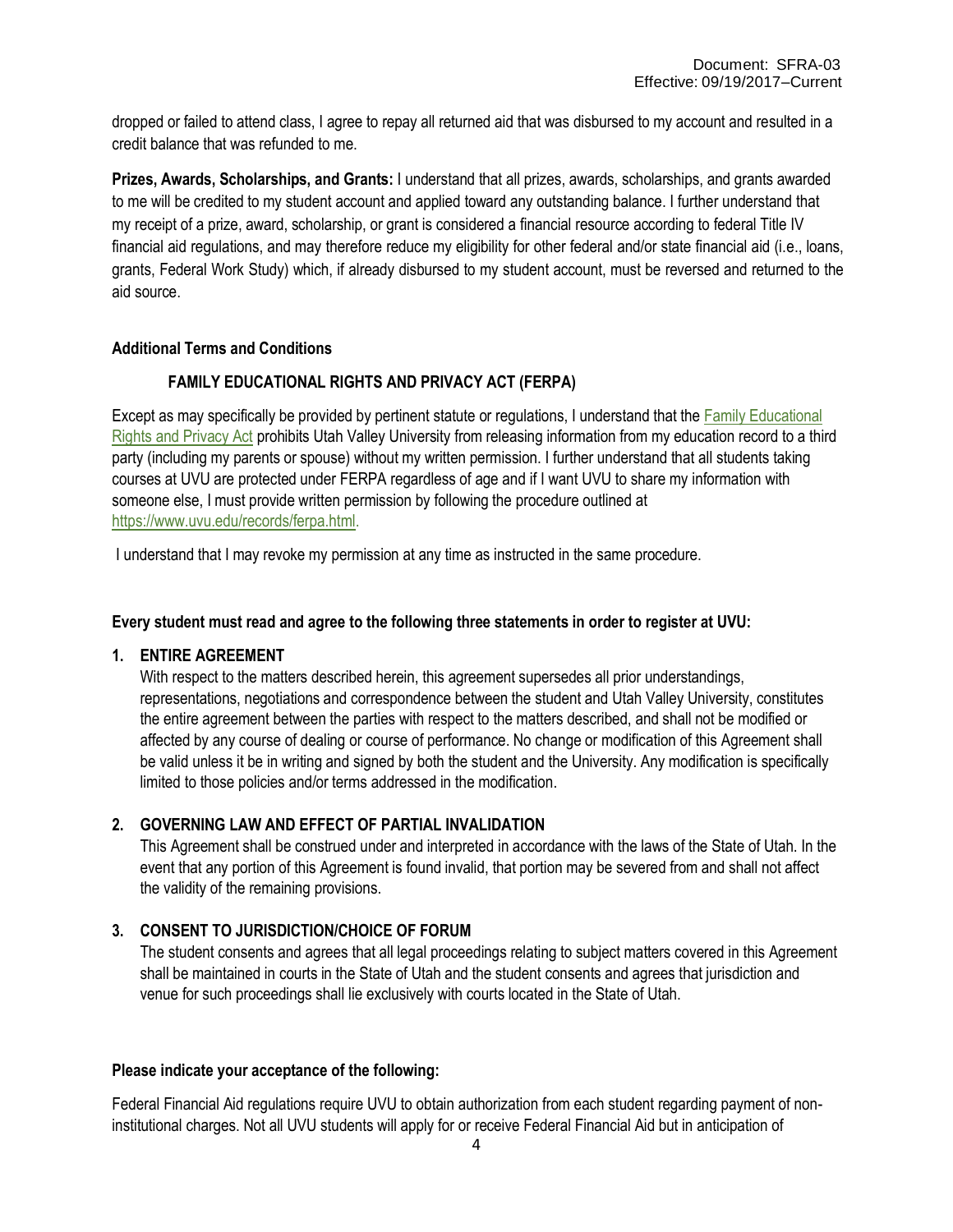students applying and receiving aid at a later date in the award year, UVU asks all students to review and respond to the following options.

**Financial Aid Consent 1:** I authorize UVU to use my Federal Financial Aid funds to pay non-institutional charges (items such as late registration fees, late payment fees, parking citations, book fines, etc.) in addition to tuition and fee charges for the *current award year*.

I understand that I may use my Federal Financial Aid (Pell Grant, Stafford Loans, SEOG, Perkins, and other such funds, including late disbursements) to pay non-institutional charges and other educationally related charges in addition to tuition and fees. These non-institutional charges may include items such as late registration fees, late payment fees, library fines, parking citations, returned check fees, etc. This consent will remain intact for the remainder of my time at UVU unless I choose to rescind my decision in writing.

I understand I may rescind my decision to have Federal Financial Aid pay my non-institutional charges for the *current award year* by contacting the Bursar's Office (BA-108) and completing a Rescinding Financial Aid Authorization form prior to my last day of enrollment during the academic year. I understand that any revocation of my decision is not retroactive but will take effect on the date my signed request is received by the Bursar's Office.

**Financial Aid Consent 2:** I authorize UVU to use my Federal Financial Aid funds to pay non-institutional charges (items such as late registration fees, late payment fees, parking citations, book fines, etc.) for the *prior award year*  (total amount up to but not exceeding \$200).

I understand that I may use my Federal Financial Aid (Pell Grant, Stafford Loans, SEOG, Perkins, and other such funds, including late disbursements) to pay non-institutional charges for the *prior award year* (total amount up to but not exceeding \$200). These non-institutional charges may include items such as late registration fees, late payment fees, library fines, parking citations, returned check fees, etc. This consent will remain intact for the remainder of my time at UVU unless I choose to rescind my decision in writing.

I understand I may rescind my decision to have Federal Financial Aid pay my non-institutional charges of up to \$200 for the *prior award year* by contacting the Bursar's Office (BA-108) and completing a Rescinding Financial Aid Authorization form prior to my last day of enrollment during the academic year. I understand that any revocation of my decision is not retroactive but will take effect on the date my signed request is received by the Bursar's Office.

**Electronic 1098-T:** I understand and consent that if I am eligible to receive a 1098-T tax document, it will be provided to me in electronic form through Tuition Payment PLUS, and I understand that I will not receive a paper copy through the mail. I understand that my consent will remain in effect for each year that I attend Utah Valley University. I further understand that I may choose to opt-out of the electronic format by contacting the UVU Bursar's Office, after which future 1098-T tax documents would be sent to me in paper form through the U.S. Postal Service.

I understand I must provide my Social Security number (SSN) or taxpayer identification number (TIN) to Utah Valley University upon request as required by Internal Revenue Service (IRS) regulations for Form 1098-T reporting purposes.

I understand that Utah Valley University will provide my 1098-T tax document to me in electronic form and understand I may view or print this form through Tuition Payment PLUS when it becomes available. I further understand that I will receive an email notification to my myUVU email account when the completed form is available to access from Tuition Payment PLUS. I understand Adobe Reader software must be installed on my computer to view 1098-T statements and acknowledge that I can download Adobe Reader free of charge by visiting [www.adobe.com.](http://www.adobe.com./)